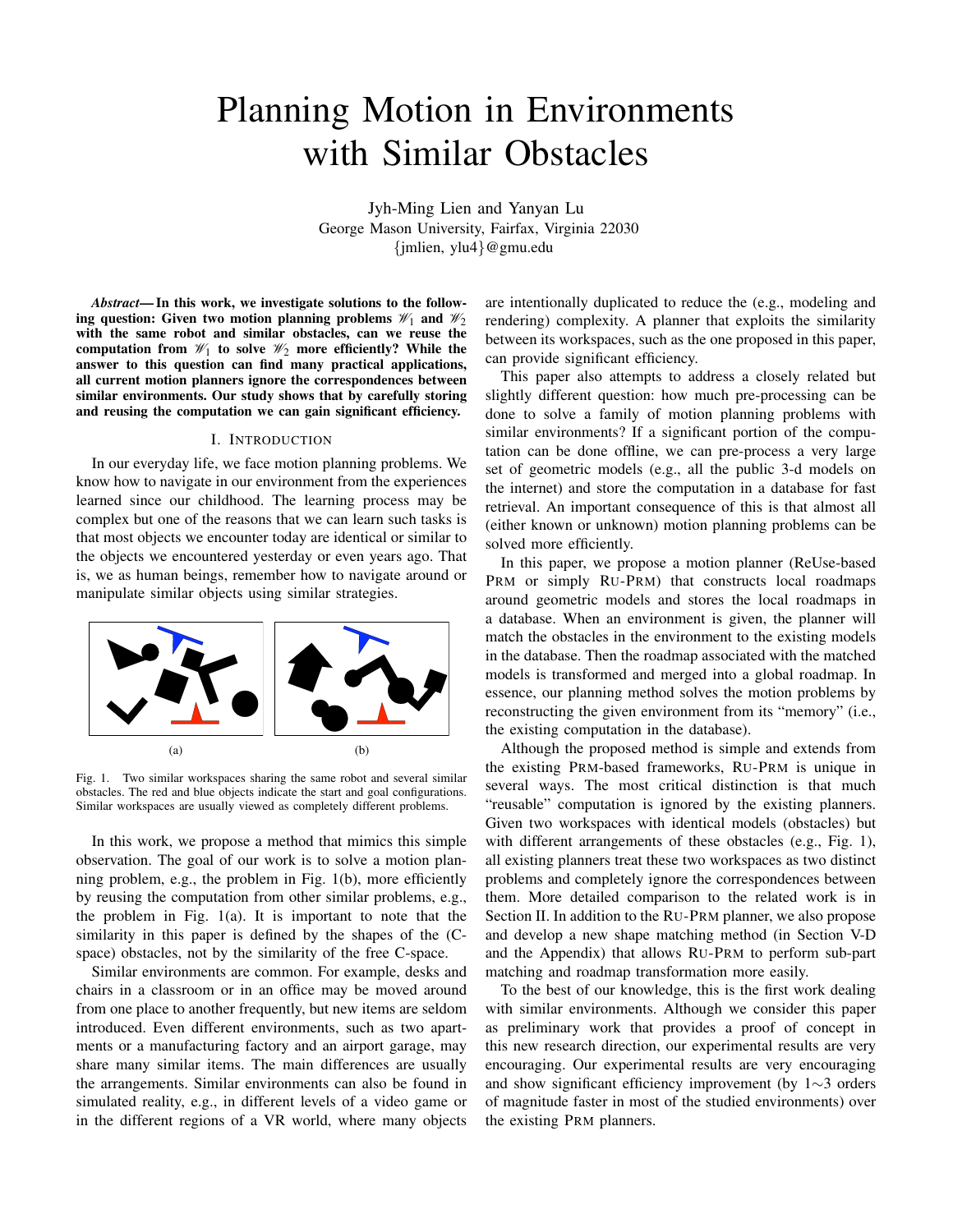#### II. RELATED WORK

We are not aware of any planners that consider similarities among motion planning problems. There exist PRM planners that identify and learn *features* in C-free but their goal is to determine sampling strategies [1, 2, 3, 4, 5] using machine learning techniques. Given similar environments, these methods still build the roadmaps from scratch. There are also methods that pre-compute and reuse configurations for highly constrained systems (e.g., closed-chain [6]) in which feasible configurations are usually difficult to obtain. These methods do not consider similarities among motion planning problems.

Our method can also be viewed as a type of "selfimproving" algorithm [7, 8]. Existing self-improving planners consider the performance for a single environment with multiple queries, e.g., [9, 10], but do not consider the performance improvement across different environments.

In the rest of this section, we will review related work in motion planning. We classify these work into methods that deal with static and dynamic environments, respectively. In our discussion, we will focus on the difficulty of applying the existing work directly to efficiently plan motions in similar environments. From our reviews, we notice that all existing methods cannot efficiently handle the problem of similar environments. In similar environments, even though the robot and the obstacles may remain the same, the arrangement of the obstacles can be totally different, all existing methods essentially treat them as distinct problems.

## *A. Static Environments*

In this paper, we focus on the problems with static environments. The problem of motion planning in static environments has been studied extensively. It is well known that any *complete motion planners* [11], which always return a solution as long as there is a path or no if there is not, are unlikely to be practical. During the two last decades, researchers have focused on *probabilistically complete* planners, e.g., PRM [12, 13, 14], EST [15], and RRT [16], which are easy to implement and are capable of solving challenging problems. A complete review of these methods can be found in [17, 18].

Briefly, the classic PRM works by randomly generating collision-free configurations and then connecting them using local planners to form a roadmap in C-space [12]. Due to the uniform sampling strategy used by the classic PRM, the roadmap may not capture the connectivity of C-free. This is known as the "narrow passage problem." Therefore, many of the PRM variants that deal with static environments focus on problems with narrow passages. Strategies have been proposed to increase the chance of creating samples inside the narrow passage [13, 19, 20, 21]. Difficult problems, such as the alpha puzzle, become the center of study in these works. Nevertheless, these difficult problems are usually created artificially for testing purposes, and in many real-life problems, such as planning motion in a factory or in a virtual world, are usually easier and do not contain very narrow passages. Therefore, instead of focusing on these difficult but rare problems, our work attempts to increase the planner efficiency for the easier but more commonly seen problems. Our method is based on extending the existing work of PRMs with the functionality of reusing computations among similar environments.

## *B. Changing Environments*

In changing environments, obstacles become movable [22] or even deformable [23]. The problem of changing environments can be considered as a 'continuous' version of the similar environments. If we take snapshots of the changing environments, the consecutive shots are a set of similar environments with small changes.

Many methods have been proposed to handle changing environments. These methods usually combine known techniques to capture both globally static and locally dynamic connectivity of C-free and can be categorized into two main frameworks: state-time space and hybrid methods. The state-time space framework is (probabilistically) complete but requires perfect knowledge of obstacle velocities and trajectory. On the other hand, the hybrid methods are more suitable for on-line planning. For example, Fiorini and Shiller [24] combine the idea of C-space with velocity obstacle and Petti and Fraichard [25] incorporate the idea of inevitable collision zone. More recent work usually uses PRMs to compute the global roadmap. In order to quickly reflect the dynamic changes in the global roadmap, Jaillet and Simeon [26] incorporate RRT to connect disconnected regions, van den Berg et al. [27] propose the idea of D∗, and Leven and Hutchinson [28] construct a regular grid in workspace that maps each of its cell to the roadmap nodes and edges. Once obstacles move, [28] quickly checks occupied cells and invalidates the associated nodes and edges. Vannoy and Xiao [29] keep a set of paths and update the fitness values of the paths when obstacles move. Our method is closer to the Elastic roadmap proposed by Yang and Brock [30], where the configurations are sampled around obstacles and are moved along with the obstacles.

Most of these methods, either explicitly or implicitly, depend on the idea that the moving obstacles do not significantly affect the roadmap connectivity (at least for a short period of time), thus the planner should be able to quickly repair and replan. This assumption becomes unrealistic when obstacles are totally rearranged.

## III. OUR METHOD

In either static or dynamic environments, all existing methods compute the entire roadmap from scratch once the robot is placed in a new workspace. This is because, even though similar environments are composed of similar obstacles, a roadmap capturing the connectivity of a particular environments is unlikely to be reusable in other environments.

On the contrary, RU-PRM represents its "mental image" as a roadmap constructed for each obstacle (called ob-map) independently. For an unknown environment, RU-PRM also provides a mechanism to *transform* the ob-maps to reflect the new arrangement of the obstacles. Finally, RU-PRM solves motion planning problems by *composing* a global roadmap from all ob-maps in the new environment.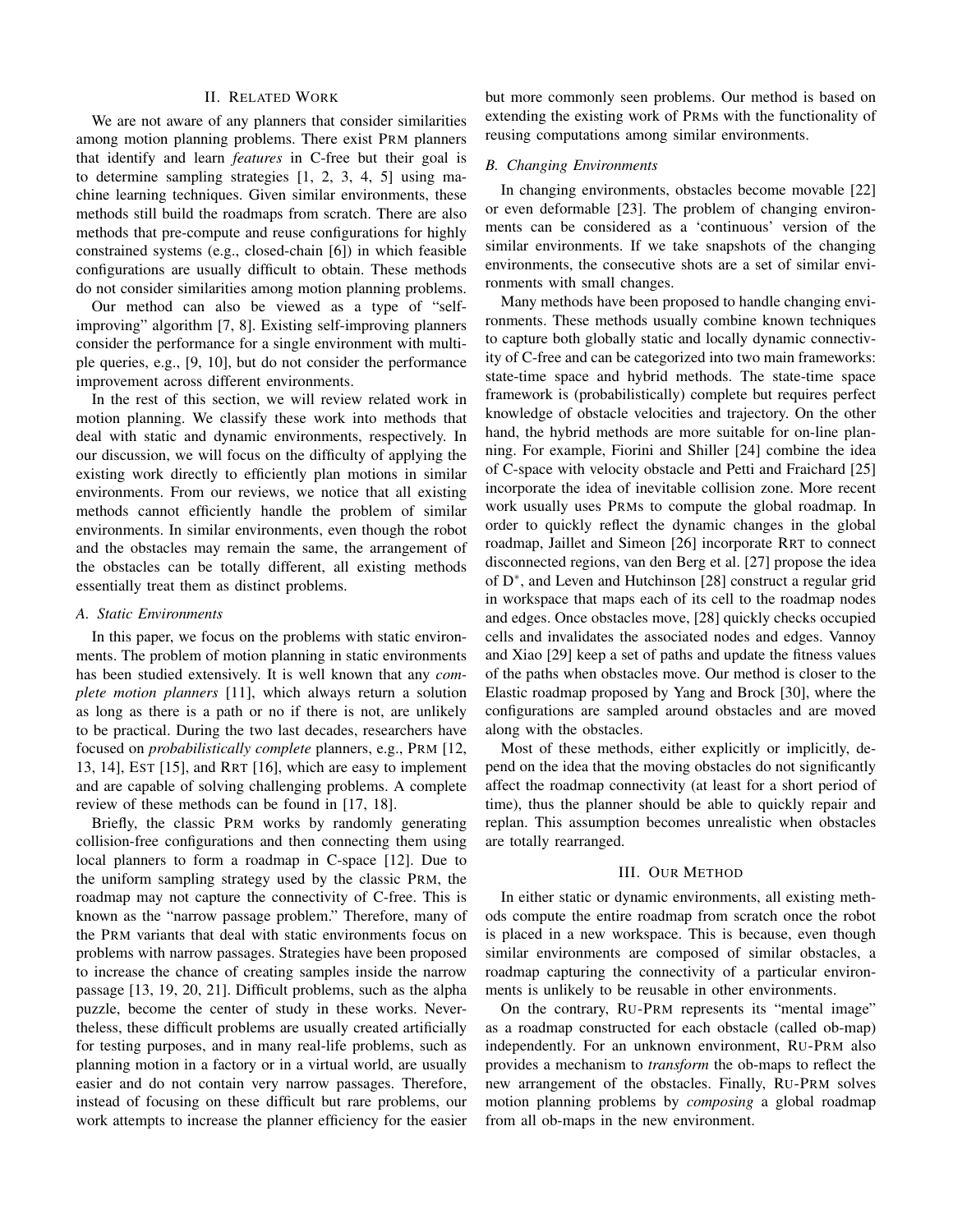

Fig. 2. (a) A database of pre-computed ob-maps. (b) Transformed ob-maps in a new environment. (c) A global roadmap is composed from the ob-maps.

More specifically, given a motion planning problem  $(O, R, Q)$ , where O is a set of obstacles, R is the robot, and Q is a query, RU-PRM first looks for an existing computation (obmap) for each obstacle  $O_i \in O$ . If the same or a similar obstacle  $O_i'$  for  $O$  is found in the database, we reuse the computation by transforming the ob-map constructed for  $O_i'$ . If there is no such an obstacle found in the database, we compute an ob-map for  $O_i$  and store it in the database. To construct obmaps, we use the idea of obstacle-based PRMs [19, 13], which sample configurations on or near the surface of the C-space obstacles (C-obst). Once all the ob-maps are either loaded and transformed or constructed for all the obstacles in the workspace, these ob-maps are merged into a global roadmap, which then is used to answer the query *Q*. Fig. 2 illustrates how RU-PRM works. Algorithm III.1 summarizes the main steps of RU-PRM.

#### Algorithm III.1:  $RU$ - $PRM(O, R, Q)$

# comment: Obstacles *O*, Robot *R* and query *Q*

**for each** 
$$
O_i \in O
$$
  
\n**if**  $\not\exists M_{O_i}$ , an ob-map of  $O_i$   
\n**then**  $\begin{cases} \text{Create}(M_{O_i}) \\ \text{Store}(M_{O_i}) \end{cases}$   
\nRead( $M_{O_i}$ )  
\nTransform( $M_{O_i}$ )  
\n $M_O \leftarrow \text{Merge}(\cup_i \{M_{O_i}\})$   
\nQuery( $M_O, Q$ )

In Algorithm III.1, the sub-routines  $Store(\cdot)$ , Read( $\cdot$ ), and Query $(\cdot)$  are straightforward. The other three main subroutines: Create( $\cdot$ ), Transform $(\cdot)$  and Merge $(\cdot)$  will be discussed in detail in Section IV.

For the rest of this section, we will provide a short discussion on the necessary conditions and assumptions that make RU-PRM efficient. When a given problem does not satisfy these assumptions, RU-PRM degrades to the traditional PRM.

## *A. Assumptions*

The benefits provided by our method is based on the following assumptions and conditions.

1) The robot remains the same in the similar environments.

- 2) The unknown workspace *W<sup>i</sup>* has high correspondences to other known workspaces  $\mathcal{W}_1 \cdots \mathcal{W}_{i-1}$ .
- 3) A large storage space is available to store all ob-maps.
- 4) Pre-processing time is available.

These assumptions are general enough to cover many practical situations. As we have pointed out earlier, the first two assumptions are from the observation that many motion planning problems in real life and in virtual worlds share many similar items in their workspaces. Moreover, the type and the number of the robots used in these environments, e.g., characters in a game or robot arms in a factory, are usually limited and do not change often.

Other assumptions are also supported by the current technologies. Most off-the-shelf hard-drive disc with Tera-byte capacity can be obtained for just a few hundred US dollars. Multi-core processors are becoming cheaper and allow more background computation for creating a database of ob-maps. In addition, due to the advances of modeling software and digitizing techniques, constructing complex geometric models becomes easier than ever. Several 3-d geometric databases, e.g., [31], that contain thousands of geometric models, are also available to the public and provide us a set of common objects, e.g., desks, tables, and chairs, to bootstrap the proposed planner.

RU-PRM combines all these ingredients and reuses the computation from the pre-processed geometric models. We envision that our method will allow these computation to be shipped with a new robot or a new character (e.g., in a video game). As far as we know this is the first work dealing with this types of problems. In this paper, we present a preliminary work to provide a proof of the concept in this research direction.

# IV. CREATE, TRANSFORM AND MERGE OB-MAPS

In this section, we present three main sub-routines for RU-PRM in their basic forms. Advanced techniques for optimizing the efficiency of these operations will be discussed in the next section (Section V).

# *A. Create Ob-maps*

Creating roadmaps around C-obst allows us to reuse the computation when the same or similar obstacles are given. We call these roadmaps ob-maps. There exist several planners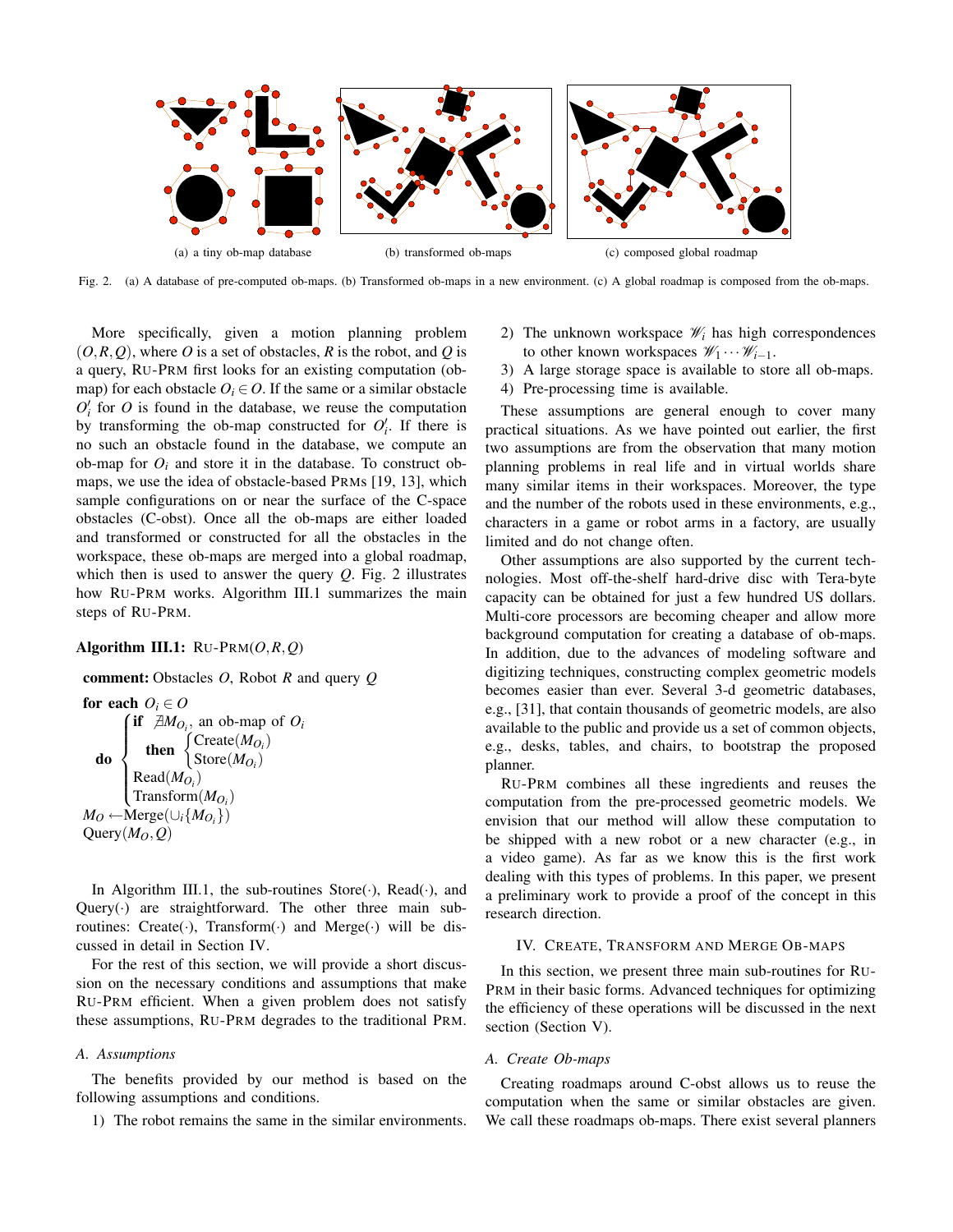creating ob-maps, e.g., OBPRM [13] and Gaussian PRM [19]. Although RU-PRM can work with any of these planners, in the experiment shown in Section VI, we use both Gaussian PRM and the Minkowski sum based approach (called MSUM-PRM) [32]. Because Gaussian PRM is well known, we will briefly describe the idea of MSUM-PRM.

MSUM-PRM samples configurations by computing the *Minkowski sums* of the robot and the obstacles. It is known that the contact space of a *translational* robot is the boundary of Minkowski sum of the obstacles and the negated copy of the robot [33]. Although it is difficult to compute the exact Minkowski sums of polyhedra [34], we have shown that sampling points from the Minkowski sum boundary without explicitly generating its mesh boundary, can be done much more easily and efficiently [35]. To handle the case of nontranslational robots, we simply draw samples from a set of Minkowski sums, each of which is constructed by randomly assigning different orientations and joint angles to the robot.

In [32], we have shown that MSUM-PRM generates a free configuration significantly faster than OBPRM and Gaussian PRM. We have also demonstrated that these configurations can be connected into roadmap using more powerful local planners based on the geometric properties of the Minkowski sum. We refer the interested reader to [32] for details regarding this sampling strategy.

MSUM-PRM provides an important advantage for RU-PRM that is missing from the other obstacle-based samplers. A configuration created by MSUM-PRM can be transformed easily because the configuration is represented by a pair of points from the robot and an obstacle. Details of the transformation operation will be discussed in the next section.

#### *B. Transform Ob-maps*

When an unknown obstacle *X* is matched to an existing model *O* by translating, rotating, and scaling *O*, we consider how these transformations can affect *O*'s ob-map (denoted as  $M<sub>O</sub>$ ) for free-flying robots. More precisely, we seek methods that transform  $M<sub>O</sub>$  to approximate the ob-map of *X*.

We let *CO* be the C-obst of *O*. We further let *T*, *R*, and *S* be the translation, rotation and uniform scale applied to *O*, respectively. Given a configuration *c* from ∂*CO*, our goal is to obtain the corresponding configuration  $c'$  of  $c$  so that  $c'$  is in ∂*CO* of *O* transformed using *T*, *R* and *S*.

To ease our discussion, we assume that (1) when we generate  $M<sub>O</sub>$ , the center of  $O$  is placed at the origin of the coordinate system and (2) the robot is a free-flying articulated robot. The configuration  $c$  is composed of three components  $(c_T, c_{BR}, c_{JR})$ , where  $c_T$  and  $c_{BR}$  are the values of the translational and rotational degrees of freedom (dof) for the base, respectively. and *cJR* represents the rotational dof of the joints.

When we consider only the translation *T* and rotation *R*, obtaining the corresponding  $c'$  is straightforward, i.e.,

$$
c' = (T + R \cdot c_T, R \cdot c_{BR}, c_{JR}). \qquad (1)
$$

Note that *T* and *R* have no effect on *cJR*.

When we consider the scale *S*, the only component of  $c$  affected by *S* is  $c_T$ . Therefore,  $c'$  will have the form of  $(c_T^{\prime}, c_{BR}, c_{JR})$ . However, it is not always possible to obtain  $c_T^{\prime}$ that can place  $c'$  in  $\partial CO$  after *O* is scaled. In fact, this is only possible when (1) both the robot and *O* are *convex* or (2) *O* is convex and *S* shrinks *O*.

Because the contact space of the robot can be represented by the Minkowski sum operation, we can always decompose  $c_T$ so that  $c_T = r + o$ , where *r* and *o* are points from the boundary of −*R* and *O*, respectively. Here, *R* is the robot and −*R* =  ${-x | x \in R}$ . When *R*, *O* and *S* satisfy the aforementioned requirements,  $c'$  is in the contact space by letting

$$
c'_T = r + S \cdot o \tag{2}
$$

If *O* and *R* are not convex or if *O* is convex but *S* enlarges *O*, we can work around this problem using convex decomposition. However, convex decomposition can slow down the computation significantly and can generate a lot of components. Therefore, instead of decomposing exactly, we use approximate convex decomposition [36] and represent the model using the convex hulls of the components in the decomposition. Details of this approach is discussed in the Appendix when we describe our shape matching method.

Alternatively, we can apply Eq. 2 to non-convex shapes. The consequence of this is that  $c'$  may make the robot collide with  $S(O)$ . Therefore, collision detection is used to check the feasibility of every transformed configuration.

## *C. Merge Ob-maps*

So far, we have treated each obstacle independently. After the pre-processing step that either loads or generates ob-maps, we proceed to compose a global roadmap.

The configurations in a (transformed) ob-map, although are near the surface of the associated obstacle, may be outside the bounding box or colliding with other obstacles. We validate each configuration in an ob-map using a collison detector. For edges connecting two collision-free configurations, we evaluated them in a lazy manner [37], i.e., we only check the feasibility of the edges in the extracted paths during the query phase.

After all configurations are verified, we merge the ob-maps pairwisely. For every pair of obstacles  $O_i$  and  $O_j$  in the workspace, we connect their ob-maps by simply adding edges for *k* pairs of the closest configurations. Each pair consists of a configuration from the ob-map of  $O_i$  and a configuration from the ob-map of  $O_i$ . Again, we do not check the feasibility of these edges, although some edges may collide with the obstacles.

Once the global roadmap is constructed, we iteratively extract and evaluate new paths and delete invalid edges from the roadmap until a collision-free path is found, otherwise "no solution" will be reported.

## V. PLANNER OPTIMIZATION

In the previous section, the basic framework of RU-PRM is described. In this section, we will present several optimization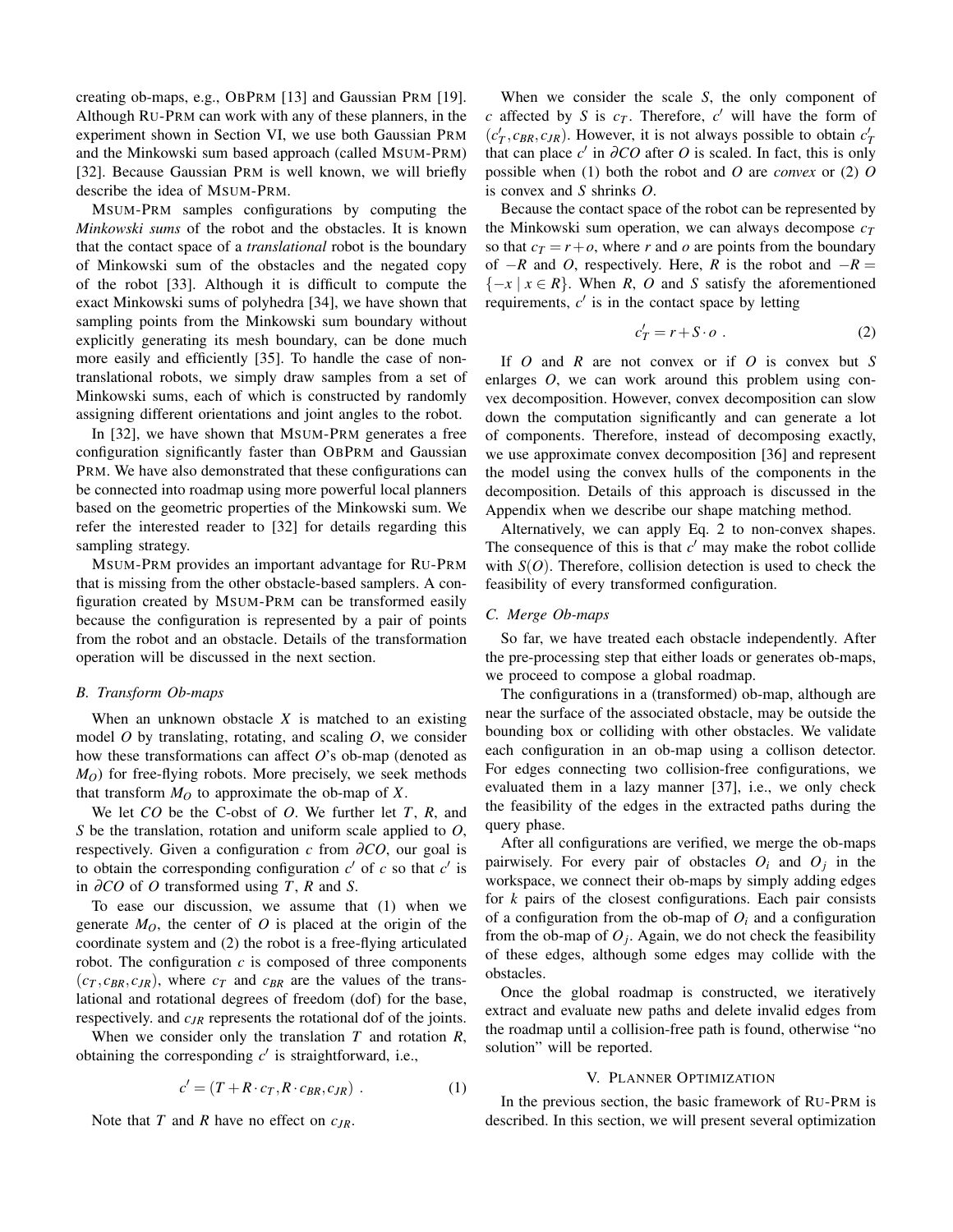techniques to improve the efficiency of the framework. We also present a new shape matching method using approximate convex decomposition.

#### *A. Create Ob-maps with Quality Control*

Like most PRM-based methods, the quality of the roadmap generated by MSUM-PRM also depends on the number *n* of configurations sampled. The value of *n* is usually provided by the user based on the "difficulty of the problem." However, when we consider similar workspaces, their difficulties may not be known at the ob-map creation time. Therefore, requiring users to specify the value of *n* not only puts too much burden on the users, but it is also unrealistic and impractical.

Xie et al. [38] have attempted to remove this limitation from PRMs by incrementally increasing the resolution of a roadmap. Their method adds and connects additional nodes to the roadmap until certain criteria are met. We follow the same approach to avoid specifying the value of *n*. In each iteration of our map generation process, we add and connect  $n_i$  new configurations to the existing ob-map (which is initially empty) using MSUM-PRM. Then, we check the number  $n_{CC}$  of connected components that comprise *m*% of the configurations in the map. If  $n_{CC}$  is decreasing for the last *z* consecutive iterations, we stop. Note that, although it seems that we introduce more parameters  $(n_i, m \text{ and } z)$  by constructing obmaps incrementally, these parameters are easier to set and usually remain fixed regardless the workspace.

We realize that this simple heuristic method may not handle all possible scenarios properly. However, from the results of our experiments, the ob-maps generated by this method cover the obstacles well, and, in most examples, ob-maps usually contain a single connected component.

#### *B. Transform Ob-maps Hierarchically*

An ob-map may still contain many nodes. Since we do not know in advance if all these nodes are necessary. For example, in an open workspace, only few of these nodes are needed to solve the problem. Transforming and validating all the nodes in the ob-map significantly slows down the computation. However, in a cluttered workspace, it is necessary to keep all the nodes in order to capture the global connectivity.

To address this issue, we organize the roadmap nodes into a hierarchy and process these nodes in the same manner. More specifically, we compute the core of an ob-map, which is a sub-graph that maintains the same connectivity as the obmap. In a new workspace, all the nodes in the core will be transformed and their feasibility will be checked. When the core does not have the desired connectivity, we repair the core by transforming additional nodes from the ob-map.

The core is constructed by determining and removing the redundant nodes in the ob-map. Given a pair of adjacent nodes  $u$  and  $v$  in the ob-map, we say that  $v$  is redundant if the roadmap contains the same number of connected components after (1) removing *v* and (2) connecting *u* to *v*'s adjacent nodes without colliding with the associated obstacle. Finally, the core



Fig. 3. Merge the ob-maps of two overlapping obstacles. (a) Before merging. Free, collision, and boundary nodes are shown in dark gray, white and light gray, respectively. (b) After merging, the boundary nodes are connected.

is simply a sub-graph of the ob-map without redundant nodes. We store the core with the ob-map in the database.

In a new workspace, the core is loaded from the database first. After transformation and evaluation, the core may be split into many connected components due to the removal of in-collision nodes. When this happens, more nodes are added to the core from the original ob-map. Let  $CC_1$  and  $CC_2$  be two connected components in the core, we improve the core's connectivity by finding a path in the ob-map that connects a pair of nodes from  $CC_1$  and  $CC_2$ . This process repeats until both the core and the ob-map have the same number of connected components or when no path in the ob-map can be found.

# *C. Merge Ob-maps Using Boundary Nodes*

The merging operation can also be optimized by classifying the relationships of the C-space obstacles. Let  $O_i$  and  $O_j$  be a pair of obstacles in the workspace, we can classify their relationships *in C-space* based on the feasibility of the configurations in their ob-maps,  $M_{O_i}$  and  $M_{O_j}$ . More specifically, we identify the *boundary nodes* in the ob-maps. Let  $B_{\{O_i, O_i\}}$  be a set of boundary nodes in  $M_{O_i}$  w.r.t.  $O_j$ . For each configuration  $c \in M_{O_i}$ , we say  $c \in B_{\{O_i, O_j\}}$  if an adjacent node of *c* makes the robot collide with  $O_j$ . Fig. 3 shows an example of the boundary nodes. Note that  $B_{\{O_i, O_i\}} \neq B_{\{O_i, O_i\}}$  unless they are both empty. We use the boundary nodes to classify and connect the ob-maps. There are three cases to consider:

- 1)  $M_{O_i}$  and  $M_{O_j}$  are far away from each other, i.e.,  $B_{\{O_i, O_j\}} = B_{\{O_j, O_j\}} = \emptyset.$
- 2) *M*<sub>O<sub>i</sub></sub> and *M*<sub>O<sub>j</sub></sub> overlap, i.e.,  $B_{\{O_i, O_j\}} \neq \emptyset$  and  $B_{\{O_j, O_i\}} \neq \emptyset$ .
- 3) *M*<sub>*O<sub>i</sub>*</sub> and *M*<sub>*O<sub>j</sub>*</sub> are near each other, i.e.,  $B_{\{O_i, O_j\}} \neq \emptyset$  and  $B_{\{O_j, O_i\}} = \emptyset$  or vice versa.

**Case 1.** When the C-obsts of  $O_i$  and  $O_j$  are far away from each other, we connect their ob-maps using the method described in Section IV-C, which simply connects the *k*-closest pairs between the ob-maps.

**Case 2.** This is the situation that the C-obsts of  $O_i$  and  $O_j$ overlap. The ob-maps are connected by adding edges between  $B_{\{O_i, O_j\}}$  and  $B_{\{O_i, O_i\}}$ . Fig. 3 shows an example in this case.

Case 3. This situation requires us to combine the techniques for **Case 1** and **Case 2**. For  $B_{\{O_i, O_i\}} \neq \emptyset$  and  $B_{\{O_i, O_i\}} = \emptyset$ , obmaps are connected by adding edges between  $c_i \in B_{\{O_i, O_i\}}$  and its *k* closest nodes  $c_j \in M_{O_j}$ . For  $B_{\{O_i, O_j\}} = \emptyset$  and  $B_{\{O_j, O_i\}} \neq \emptyset$ , ob-maps are merged in the same manner.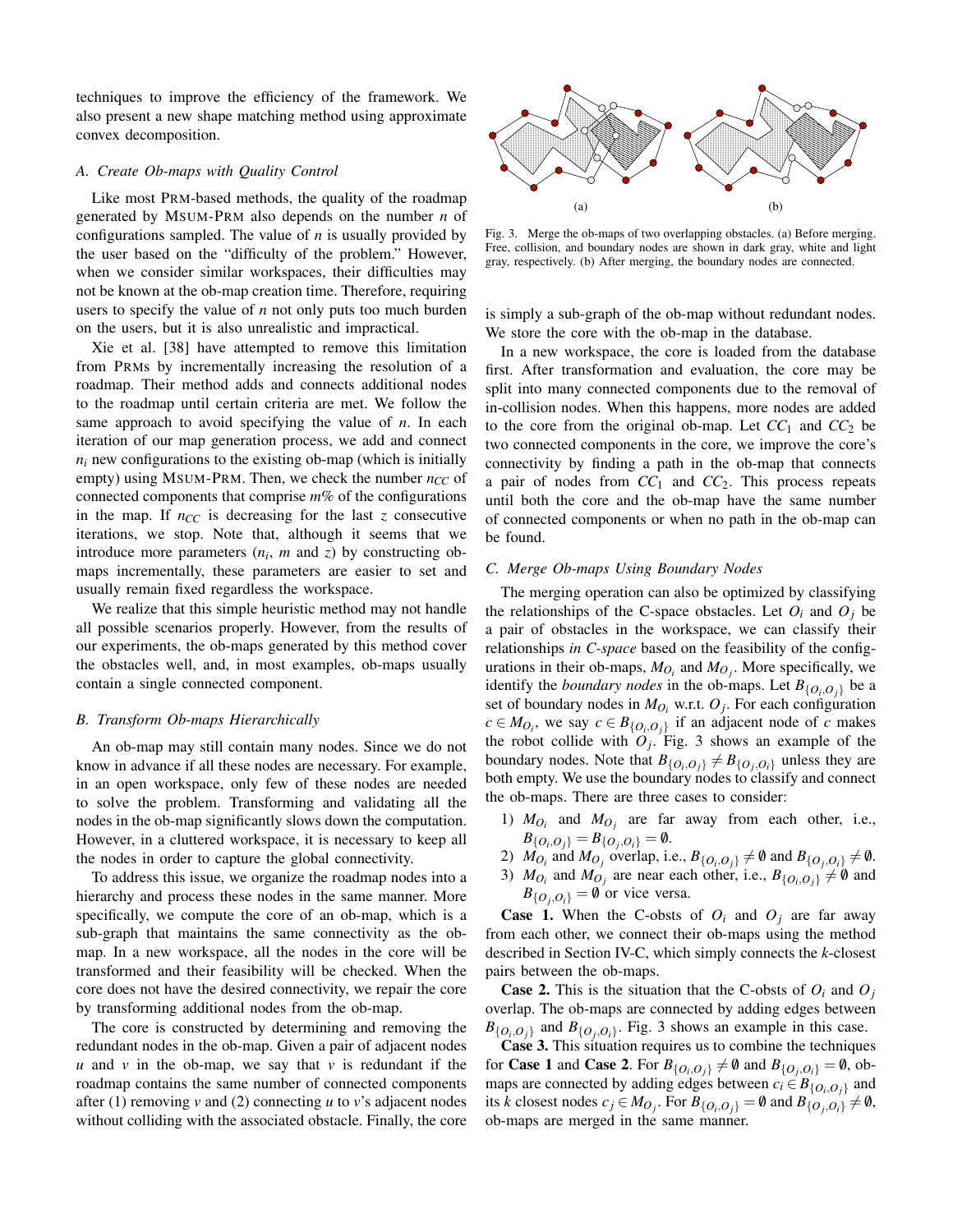

Fig. 4. Environments used in the experiments. (a, b) 2-d workspaces with an articulated robot. (c, d) Similar workspaces with a rigid robot and cubes. (e, f, g) Similar workspaces with a U-shaped rigid robot and walls.

# *D. Shape Matching using Approximate Convex Decomposition*

So far, we have assumed that the same obstacle can be found in the database. To reuse ob-maps for different but similar obstacles, we propose a new shape matching method. Essentially, our matching method estimates the dissimilarity of two objects by measuring their morphing distance. The proposed matching method is composed of two main steps: (1) decomposing shapes using approximate convex decomposition (ACD), and (2) computing dissimilarity using morphing and bipartite matching. Details of the shape matching method and some preliminary results are discussed in the Appendix.

#### VI. IMPLEMENTATION AND EXPERIMENTAL RESULTS

In this section, we show experimental results. All the experiments are performed on a PC with two Intel Core 2 CPU at 2.13 GHz with 4 GB RAM. Our implementation is coded in C++. Our current implementation only supports freeflying robots and 2-d shape matching.

We test RU-PRM in three sets of similar environments (see Fig. 4). We assume that the robots and the obstacles in these environments are known, therefore we can pre-process them and store their ob-maps in a database. We use two types of RU-PRMs in our experiments: (1) RU-PRM with Gaussian PRM and (2) RU-PRM with MSUM-PRM. During the pre-processing step, RU-PRM with Gaussian PRM takes about 4.9, 96, and 382 seconds to create and store the ob-maps for the obstacles in Env. (a-b), Env. (c-d), and Env. (e-g), respectively. RU-PRM with MSUM-PRM takes about 35 and 131 seconds to create

and store the ob-maps for the obstacles in Env. (c-d) and Env. (e-g), respectively. Because currently MSUM-PRM has not been implemented to handle 2-d workspaces, RU-PRM with MSUM-PRM is not used in Env. (a-b). In these experiments, we compare RU-PRMs against several well-known planners: MSUM-PRM [32], Uniform [12], Gaussian [19] and Visibility PRMs [39].

RU-PRM is significantly faster The running times for all three environments are shown in Fig. 5. Notice that the *y*axes of the charts in Fig. 5 are in logarithmic scale. The running time for RU-PRMs includes the time for reading the ob-maps from the hard disk drive, as well as the time for transforming, evaluating and merging the ob-maps and the time for performing the query in the global roadmap.

From the results, RU-PRM shows significant efficiency improvement in *all* studied environments. Env. (a-b) and Env. (c-d) are simple environments where the Uniform PRM usually solves the problems with a few hundred nodes and outperforms Gaussian and Visibility PRMs and MSUM-PRM. In these simple environments, RU-PRM with MSUM-PRM or Gaussian PRM still provides noticeable improvements (up to 100 times faster) over the Uniform PRM (and therefore over Gaussian PRM only and MSUM-PRM only). This evidence demonstrates the strength of reusing computation. These plots also shows that combining RU-PRM with either MSUM-PRM or Gaussian PRM does not seem to affect its performance in simple environment, however, the difference becomes more noticeable in more difficult environments.

In more difficult environments, e.g., Env. (e-g) that contains narrow passages, RU-PRM with MSUM-PRM or Gaussian is significantly faster (by 5∼8 orders of magnitude) than Uniform and Gaussian PRMs and is still significantly faster than using MSUM-PRM or Gaussian only (by 2∼5 orders of magnitude). A possible source of the improvement is from MSUM-PRM, which has been shown to be better than the classic PRMs [32], however, our results also show that combining RU-PRM with MSUM-PRM further improves MSUM-PRM. The main reason for this performance improvement is obvious. Obtaining connectivity in the free C-space is usually the most time-consuming step in PRMs, RU-PRM saves significant amount of time by reusing the connectivity provided by the ob-maps.

#### VII. CONCLUSION

In this paper, we proposed the first work considering motion planning in similar environments. We developed a new method called RU-PRM that reuses the computation from the previously solved problems. Essentially, RU-PRM stores the local roadmap built around each C-obst. When a new environment is given, RU-PRM matches the obstacles and loads the matched roadmaps. These roadmaps are transformed, evaluated and finally merged to solve the queries in the new environments. We discussed several optimization techniques that improve the efficiency of the basic RU-PRM framework. We also proposed a new shape matching method that allows RU-PRM to do subpart matching and roadmap transformation more easily.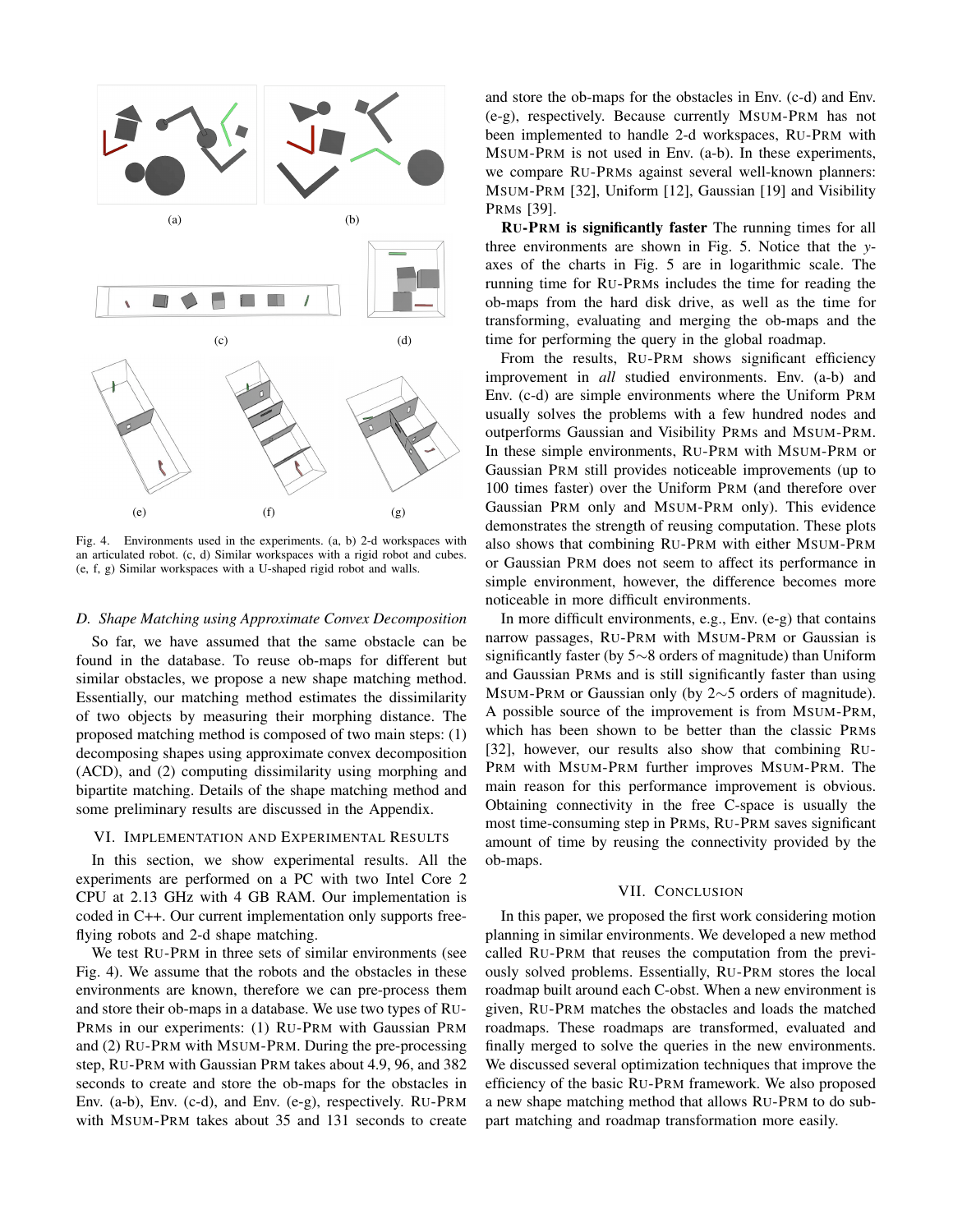

Fig. 5. Experimental results for the environments in Fig.4. Notice that the *y*-axes are all in logarithmic scale and Envs. (c)-(g) share the same legend. We stop the planner when it takes more than  $10<sup>8</sup>$  milliseconds. The running times for all PRMs are collected over 30 runs.

Although we consider this paper as a preliminary work that provides a proof of the concept in this new research direction, our experimental results are very encouraging and show significant efficiency improvement (by 5∼8 orders of magnitude faster) over the classic PRM planners (including Uniform, Gaussian, and Visibility PRMs) and is faster then MSUM-PRM by 3∼5 orders of magnitude.

Limitations and Future work. Many aspects in the proposed work can be improved. One of the most critical bottlenecks of our current implementation is the efficiency of the shape matching method. We also plan to investigate better criteria for evaluating the connectivity of the ob-map and its core.

#### **REFERENCES**

- [1] M. Morales, L. Tapia, R. Pearce, S. Rodriguez, and N. M. Amato, "A machine learning approach for feature-sensitive motion planning," in *Proc. Int. Workshop Alg. Found. Robot.(WAFR)*, Utrecht/Zeist, The Netherlands, July 2004, pp. 361–376.
- [2] B. Burns and O. Brock, "Toward optimal configuration space sampling," in *Proc. Robotics: Sci. Sys. (RSS)*, 2005.
- [3] A. Yershova, L. Jaillet, T. Simeon, and S. M. Lavalle, "C-space subdivision and integration in feature-sensitive motion planning," in *Proc. of IEEE Int. Conf. on Robotics and Automation*, April 2005, pp. 3867– 3872.
- [4] S. Rodriguez, S. Thomas, R. Pearce, and N. M. Amato., "(resampl): A region-sensitive adaptive motion planner," in *Proc. Int. Workshop Alg. Found. Robot.(WAFR)*, July 2007.
- [5] S. Finney, L. Kaelbling, and T. Lozano-Perez, "Predicting partial paths from planning problem parameters," in *Proceedings of Robotics: Science and Systems*, Atlanta, GA, USA, June 2007.
- [6] L. Han and N. M. Amato, "A kinematics-based probabilistic roadmap method for closed chain systems," in *Robotics:New Directions*. Natick, MA: A K Peters, 2000, pp. 233–246, book containts the proceedings of the International Workshop on the Algorithmic Foundations of Robotics (WAFR), Dartmouth, March 2000.
- [7] N. Ailon, B. Chazelle, S. Comandur, and D. Liu, "Self-improving algorithms," in *SODA '06: Proceedings of the seventeenth annual ACM-SIAM symposium on Discrete algorithm*. New York, NY, USA: ACM, 2006, pp. 261–270.
- [8] K. L. Clarkson and C. Seshadhri, "Self-improving algorithms for delaunay triangulations," in *SCG '08: Proceedings of the twenty-fourth annual symposium on Computational geometry*. New York, NY, USA: ACM, 2008, pp. 148–155.
- [9] T.-Y. Li and Y.-C. Shie, "An incremental learning approach to motion planning with roadmap management," in *Proc. of IEEE Int. Conf. on Robotics and Automation*, 2002, pp. 3411–3416.
- [10] R. Gayle, K. R. Klingler, and P. G. Xavier, "Lazy reconfiguration forest (LRF): An approach for motion planning with mulitple tasks in dynamic environments," in *Proc. of IEEE Int. Conf. on Robotics and Automation*, 2007, pp. 1316–1323.
- [11] J. F. Canny, *The Complexity of Robot Motion Planning*. Cambridge, MA: MIT Press, 1988.
- [12] L. E. Kavraki, P. Svestka, J. C. Latombe, and M. H. Overmars, "Probabilistic roadmaps for path planning in high-dimensional configuration spaces," *IEEE Trans. on Robotics and Automation*, vol. 12, no. 4, pp. 566–580, August 1996.
- [13] N. M. Amato, O. B. Bayazit, L. K. Dale, C. V. Jones, and D. Vallejo, "OBPRM: An obstacle-based PRM for 3D workspaces," in *Robotics: The Algorithmic Perspective*. Natick, MA: A.K. Peters, 1998, pp. 155– 168, proc. Third Workshop on Algorithmic Foundations of Robotics (WAFR), Houston, TX, 1998.
- [14] N. M. Amato and Y. Wu, "A randomized roadmap method for path and manipulation planning," in *Proc. of IEEE Int. Conf. on Robotics and Automation*, 1996, pp. 113–120.
- [15] D. Hsu, J.-C. Latombe, and R. Motwani, "Path planning in expansive configuration spaces," *Int. J. Comput. Geom. & Appl.*, pp. 2719–2726, 1997.
- [16] S. M. LaValle and J. J. Kuffner, "Rapidly-Exploring Random Trees: Progress and Prospects," in *Proc. Int. Workshop Alg. Found. Robot.(WAFR)*, 2000, pp. SA45–SA59.
- [17] R. Geraerts and M. H. Overmars, "Sampling techniques for probabilistic roadmap planners," in *Intelligent Autonomous Systems (IAS)*, 2004, pp. 600–609.
- [18] S. M. LaValle, *Planning Algorithms*, 6th ed. Cambridge University Press, 2006.
- [19] V. Boor, M. H. Overmars, and A. F. van der Stappen, "The Gaussian sampling strategy for probabilistic roadmap planners," in *Proc. of IEEE Int. Conf. on Robotics and Automation*, vol. 2, May 1999, pp. 1018– 1023.
- [20] S. A. Wilmarth, N. M. Amato, and P. F. Stiller, "MAPRM: A probabilistic roadmap planner with sampling on the medial axis of the free space," in *Proc. of IEEE Int. Conf. on Robotics and Automation*, vol. 2, 1999, pp. 1024–1031.
- [21] D. Hsu, T. Jiang, J. Reif, and Z. Sun, "Bridge test for sampling narrow passages with proabilistic roadmap planners," in *Proc. of IEEE Int. Conf. on Robotics and Automation*, 2003, pp. 4420–4426.
- [22] J. van den Berg and M. Overmas, "Roadmap-based motion planning in dynamic environments," in *Proc. IEEE Int. Conf. Intel. Rob. Syst. (IROS)*, 2004, pp. 1598–1605.
- [23] S. Rodriguez, J.-M. Lien, and N. M. Amato, "Planning motion in